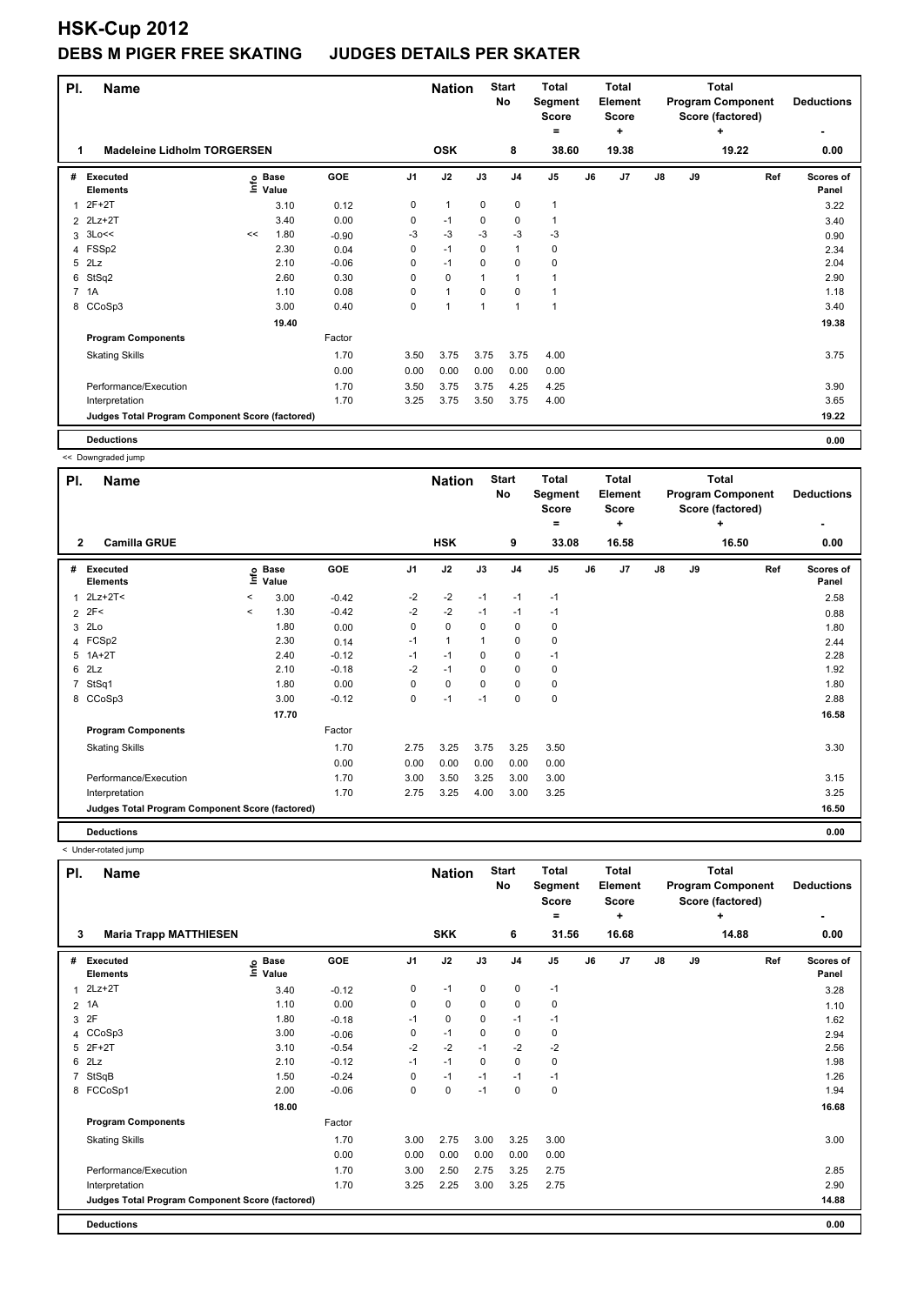| PI.            | <b>Name</b>                                     |                                  |            | <b>Nation</b>  |              | <b>Start</b><br>No | <b>Total</b><br>Segment<br><b>Score</b><br>۰ |                | <b>Total</b><br>Element<br>Score<br>÷ |       |               | <b>Total</b><br><b>Program Component</b><br>Score (factored)<br>٠ | <b>Deductions</b> |                    |
|----------------|-------------------------------------------------|----------------------------------|------------|----------------|--------------|--------------------|----------------------------------------------|----------------|---------------------------------------|-------|---------------|-------------------------------------------------------------------|-------------------|--------------------|
| 4              | Mia Maetami MACHHOLM                            |                                  |            |                | <b>GSF</b>   |                    | 10                                           | 28.37          |                                       | 11.96 |               |                                                                   | 16.41             | 0.00               |
| #              | Executed<br><b>Elements</b>                     | <b>Base</b><br>e Base<br>⊆ Value | <b>GOE</b> | J <sub>1</sub> | J2           | J3                 | J <sub>4</sub>                               | J <sub>5</sub> | J6                                    | J7    | $\mathsf{J}8$ | J9                                                                | Ref               | Scores of<br>Panel |
| $\mathbf{1}$   | 1Lz                                             | 0.60                             | 0.06       | 0              | $-1$         | 1                  | $\overline{1}$                               | $\pmb{0}$      |                                       |       |               |                                                                   |                   | 0.66               |
| 2              | 1F                                              | 0.50                             | 0.08       | 0              | $\mathbf{1}$ | 0                  | $\overline{1}$                               | 0              |                                       |       |               |                                                                   |                   | 0.58               |
| 3              | FCCoSp2                                         | 2.50                             | $-0.14$    | $-1$           | $-1$         | $-1$               | $\overline{1}$                               | $-1$           |                                       |       |               |                                                                   |                   | 2.36               |
| 4              | 2Lo                                             | 1.80                             | 0.00       | 0              | $\mathbf 0$  | $\mathbf 0$        | $\mathbf 0$                                  | $\pmb{0}$      |                                       |       |               |                                                                   |                   | 1.80               |
| 5              | $1A+1T$                                         | 1.50                             | $-0.24$    | $-2$           | $-1$         | $-1$               | $-1$                                         | $-1$           |                                       |       |               |                                                                   |                   | 1.26               |
| 6              | 1Lz                                             | 0.60                             | 0.00       | 0              | $\mathbf 0$  | $\mathbf 0$        | $\mathbf 0$                                  | 0              |                                       |       |               |                                                                   |                   | 0.60               |
| $\overline{7}$ | StSq1                                           | 1.80                             | 0.30       | 0              | 0            | 1                  | -1                                           | $\mathbf{1}$   |                                       |       |               |                                                                   |                   | 2.10               |
|                | 8 CCoSp2                                        | 2.50                             | 0.10       | 0              | $\mathbf 0$  | 0                  | $\overline{1}$                               | 0              |                                       |       |               |                                                                   |                   | 2.60               |
|                |                                                 | 11.80                            |            |                |              |                    |                                              |                |                                       |       |               |                                                                   |                   | 11.96              |
|                | <b>Program Components</b>                       |                                  | Factor     |                |              |                    |                                              |                |                                       |       |               |                                                                   |                   |                    |
|                | <b>Skating Skills</b>                           |                                  | 1.70       | 2.75           | 3.25         | 3.50               | 3.25                                         | 3.25           |                                       |       |               |                                                                   |                   | 3.20               |
|                |                                                 |                                  | 0.00       | 0.00           | 0.00         | 0.00               | 0.00                                         | 0.00           |                                       |       |               |                                                                   |                   |                    |
|                | Performance/Execution                           |                                  | 1.70       | 3.00           | 3.00         | 3.25               | 3.50                                         | 3.50           |                                       |       |               |                                                                   |                   | 3.25               |
|                | Interpretation                                  |                                  | 1.70       | 3.00           | 3.25         | 3.25               | 3.00                                         | 3.50           |                                       |       |               |                                                                   |                   | 3.20               |
|                | Judges Total Program Component Score (factored) |                                  |            |                |              |                    |                                              |                |                                       |       |               |                                                                   |                   | 16.41              |
|                | <b>Deductions</b>                               |                                  |            |                |              |                    |                                              |                |                                       |       |               |                                                                   |                   | 0.00               |

| PI. | <b>Name</b>                                     |      |                      |                   |      | <b>Nation</b> |      | <b>Start</b><br>No | <b>Total</b><br>Segment<br><b>Score</b><br>= |    | <b>Total</b><br>Element<br><b>Score</b><br>÷ |               |    | <b>Total</b><br><b>Program Component</b><br>Score (factored)<br>٠ | <b>Deductions</b>         |
|-----|-------------------------------------------------|------|----------------------|-------------------|------|---------------|------|--------------------|----------------------------------------------|----|----------------------------------------------|---------------|----|-------------------------------------------------------------------|---------------------------|
| 5   | Vanessa SEVIDOVA                                |      |                      |                   |      | <b>SKK</b>    |      | 5                  | 28.31                                        |    | 15.32                                        |               |    | 15.99                                                             | 3.00                      |
| #   | Executed<br><b>Elements</b>                     | ١nf٥ | <b>Base</b><br>Value | GOE               | J1   | J2            | J3   | J4                 | J <sub>5</sub>                               | J6 | J7                                           | $\mathsf{J}8$ | J9 | Ref                                                               | <b>Scores of</b><br>Panel |
| 1   | $2S+2T$                                         |      | 2.60                 | $-0.08$           | $-1$ | $-1$          | 0    | 0                  | $\mathbf 0$                                  |    |                                              |               |    |                                                                   | 2.52                      |
|     | $2$ $2Lz$                                       | e    | 2.10                 | $-0.90$           | -3   | $-3$          | -3   | $-3$               | $-3$                                         |    |                                              |               |    |                                                                   | 1.20                      |
|     | 3 2F                                            |      | 1.80                 | $-0.90$           | -3   | $-3$          | $-3$ | $-3$               | $-3$                                         |    |                                              |               |    |                                                                   | 0.90                      |
|     | 4 2Lo                                           |      | 1.80                 | $-0.18$           | $-2$ | $-1$          | 0    | 0                  | 0                                            |    |                                              |               |    |                                                                   | 1.62                      |
|     | 5 CCoSp3                                        |      | 3.00                 | $-0.06$           | 0    | $-1$          | 0    | $\mathbf 0$        | 0                                            |    |                                              |               |    |                                                                   | 2.94                      |
| 6   | $1A+2T$                                         |      | 2.40                 | 0.00              | 0    | 0             | 0    | 0                  | 0                                            |    |                                              |               |    |                                                                   | 2.40                      |
|     | StSqB                                           |      | 1.50                 | $-0.56$           | $-2$ | -3            |      | -3                 | -3                                           |    |                                              |               |    |                                                                   | 0.94                      |
|     | 8 FCCoSp2                                       |      | 2.50                 | 0.30              | 0    | $\pmb{0}$     |      | $\mathbf{1}$       | $\mathbf{1}$                                 |    |                                              |               |    |                                                                   | 2.80                      |
|     |                                                 |      | 17.70                |                   |      |               |      |                    |                                              |    |                                              |               |    |                                                                   | 15.32                     |
|     | <b>Program Components</b>                       |      |                      | Factor            |      |               |      |                    |                                              |    |                                              |               |    |                                                                   |                           |
|     | <b>Skating Skills</b>                           |      |                      | 1.70              | 3.25 | 3.25          | 3.50 | 3.25               | 3.50                                         |    |                                              |               |    |                                                                   | 3.35                      |
|     |                                                 |      |                      | 0.00              | 0.00 | 0.00          | 0.00 | 0.00               | 0.00                                         |    |                                              |               |    |                                                                   |                           |
|     | Performance/Execution                           |      |                      | 1.70              | 3.00 | 3.00          | 2.75 | 3.25               | 3.25                                         |    |                                              |               |    |                                                                   | 3.05                      |
|     | Interpretation                                  |      |                      | 1.70              | 3.25 | 2.75          | 2.25 | 3.25               | 3.50                                         |    |                                              |               |    |                                                                   | 3.00                      |
|     | Judges Total Program Component Score (factored) |      |                      |                   |      |               |      |                    |                                              |    |                                              |               |    |                                                                   | 15.99                     |
|     | <b>Deductions</b>                               |      |                      | $-3.00$<br>Falls: |      |               |      |                    |                                              |    |                                              |               |    |                                                                   | $-3.00$                   |

e Jump take off with wrong edge

| PI.            | <b>Name</b>                                     |    |                                  |                   | <b>Nation</b>  |            | <b>Start</b><br>No | <b>Total</b><br>Segment<br><b>Score</b><br>۰ |                | Total<br><b>Element</b><br><b>Score</b><br>÷ |       |    | Total<br><b>Program Component</b><br>Score (factored)<br>٠ | <b>Deductions</b> |                    |
|----------------|-------------------------------------------------|----|----------------------------------|-------------------|----------------|------------|--------------------|----------------------------------------------|----------------|----------------------------------------------|-------|----|------------------------------------------------------------|-------------------|--------------------|
| 6              | Lea ØRUM                                        |    |                                  |                   |                | <b>SKK</b> |                    | 7                                            | 26.38          |                                              | 13.24 |    |                                                            | 15.14             | 2.00               |
| #              | Executed<br><b>Elements</b>                     |    | <b>Base</b><br>e Base<br>⊑ Value | GOE               | J <sub>1</sub> | J2         | J3                 | J <sub>4</sub>                               | J <sub>5</sub> | J6                                           | J7    | J8 | J9                                                         | Ref               | Scores of<br>Panel |
| 1              | $2Lz+2T$                                        |    | 3.40                             | $-0.42$           | $-2$           | $-2$       | $-1$               | $-1$                                         | $-1$           |                                              |       |    |                                                            |                   | 2.98               |
| $\overline{2}$ | 2F                                              |    | 1.80                             | $-0.90$           | $-3$           | $-3$       | $-3$               | $-3$                                         | $-3$           |                                              |       |    |                                                            |                   | 0.90               |
| 3              | CCoSp2                                          |    | 2.50                             | $-0.06$           | 0              | 0          | 0                  | 0                                            | $-1$           |                                              |       |    |                                                            |                   | 2.44               |
| 4              | 1A                                              |    | 1.10                             | 0.00              | 0              | 0          | 0                  | 0                                            | 0              |                                              |       |    |                                                            |                   | 1.10               |
| 5              | 2Lo+2T<<                                        | << | 2.20                             | $-0.84$           | -3             | $-3$       | $-3$               | $-2$                                         | $-3$           |                                              |       |    |                                                            |                   | 1.36               |
| 6              | 2Lz                                             |    | 2.10                             | $-0.90$           | $-3$           | $-3$       | $-3$               | $-3$                                         | $-3$           |                                              |       |    |                                                            |                   | 1.20               |
| $\overline{7}$ | StSqB                                           |    | 1.50                             | $-0.06$           | 0              | $-1$       | $\Omega$           | 0                                            | 0              |                                              |       |    |                                                            |                   | 1.44               |
|                | 8 FCCoSp1                                       |    | 2.00                             | $-0.18$           | 0              | $-1$       | $-1$               | 0                                            | $-1$           |                                              |       |    |                                                            |                   | 1.82               |
|                |                                                 |    | 16.60                            |                   |                |            |                    |                                              |                |                                              |       |    |                                                            |                   | 13.24              |
|                | <b>Program Components</b>                       |    |                                  | Factor            |                |            |                    |                                              |                |                                              |       |    |                                                            |                   |                    |
|                | <b>Skating Skills</b>                           |    |                                  | 1.70              | 2.75           | 2.75       | 3.00               | 3.75                                         | 3.25           |                                              |       |    |                                                            |                   | 3.10               |
|                |                                                 |    |                                  | 0.00              | 0.00           | 0.00       | 0.00               | 0.00                                         | 0.00           |                                              |       |    |                                                            |                   |                    |
|                | Performance/Execution                           |    |                                  | 1.70              | 3.00           | 2.75       | 2.75               | 3.50                                         | 2.75           |                                              |       |    |                                                            |                   | 2.95               |
|                | Interpretation                                  |    |                                  | 1.70              | 3.00           | 2.50       | 3.00               | 2.75                                         | 3.00           |                                              |       |    |                                                            |                   | 2.85               |
|                | Judges Total Program Component Score (factored) |    |                                  |                   |                |            |                    |                                              |                |                                              |       |    |                                                            |                   | 15.14              |
|                | <b>Deductions</b>                               |    |                                  | $-2.00$<br>Falls: |                |            |                    |                                              |                |                                              |       |    |                                                            |                   | $-2.00$            |

<< Downgraded jump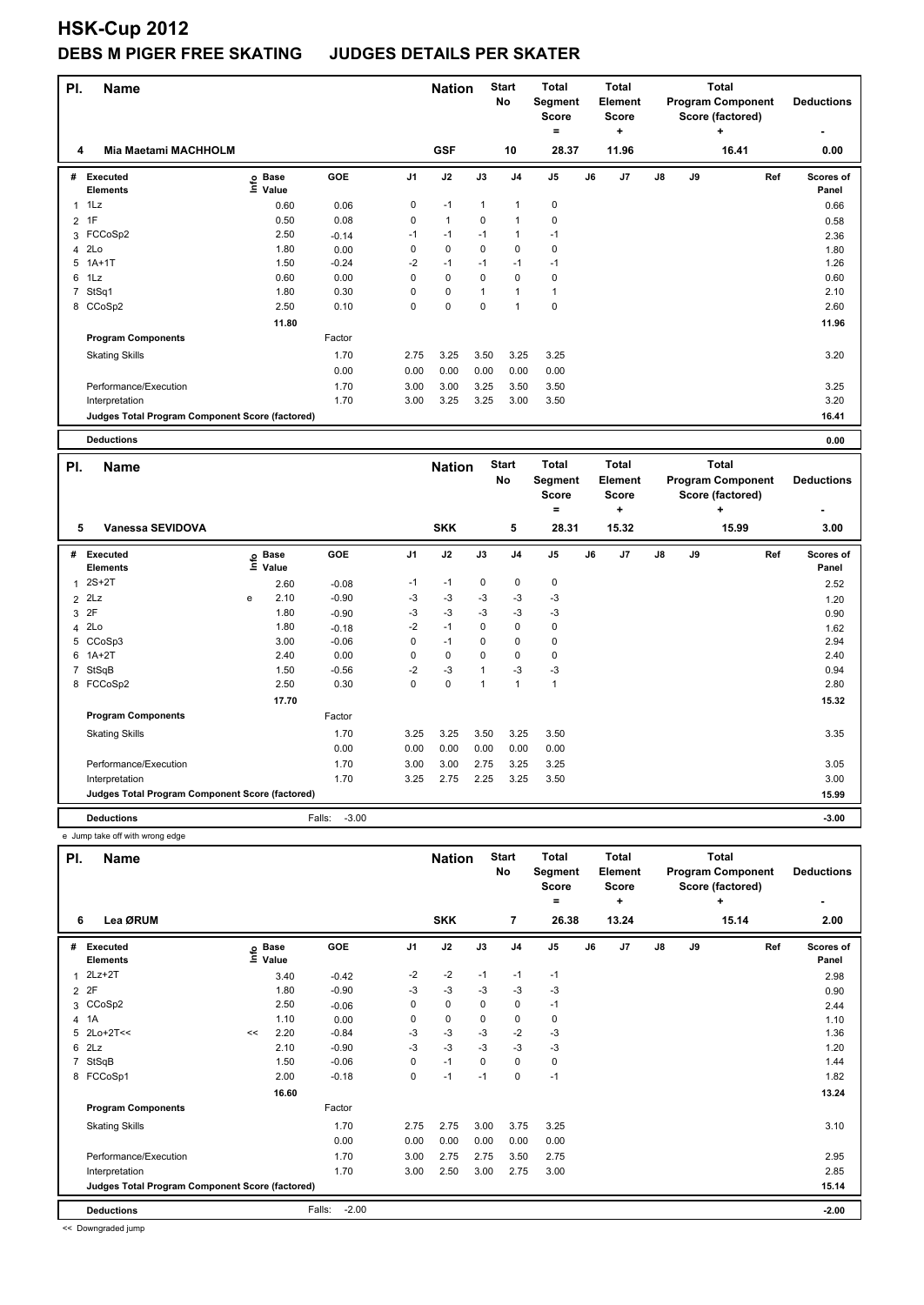| PI. | <b>Name</b>                                     |         |                            |         | <b>Nation</b>  |             | <b>Start</b><br>No | <b>Total</b><br>Segment<br><b>Score</b><br>$\equiv$ |       | <b>Total</b><br><b>Element</b><br><b>Score</b><br>÷ |       |    | <b>Total</b><br><b>Program Component</b><br>Score (factored)<br>٠ | <b>Deductions</b> |                    |
|-----|-------------------------------------------------|---------|----------------------------|---------|----------------|-------------|--------------------|-----------------------------------------------------|-------|-----------------------------------------------------|-------|----|-------------------------------------------------------------------|-------------------|--------------------|
| 7   | Caroline Sauer EILSØ                            |         |                            |         |                | <b>RSI</b>  |                    | 3                                                   | 23.04 |                                                     | 10.62 |    |                                                                   | 12.42             | 0.00               |
| #   | <b>Executed</b><br><b>Elements</b>              |         | e Base<br>E Value<br>Value | GOE     | J <sub>1</sub> | J2          | J3                 | J <sub>4</sub>                                      | J5    | J6                                                  | J7    | J8 | J9                                                                | Ref               | Scores of<br>Panel |
| 1   | 2S                                              |         | 1.30                       | $-0.08$ | $-1$           | $-1$        | 0                  | 0                                                   | 0     |                                                     |       |    |                                                                   |                   | 1.22               |
| 2   | 2F                                              |         | 1.80                       | $-0.36$ | $-2$           | $-1$        | $-1$               | $-1$                                                | $-1$  |                                                     |       |    |                                                                   |                   | 1.44               |
| 3   | FCSpB                                           |         | 1.60                       | $-0.78$ | $-2$           | $-2$        | -3                 | $-3$                                                | $-3$  |                                                     |       |    |                                                                   |                   | 0.82               |
| 4   | 1A                                              |         | 1.10                       | 0.00    | 0              | $\mathbf 0$ | 0                  | $\mathbf 0$                                         | 0     |                                                     |       |    |                                                                   |                   | 1.10               |
| 5   | StSqB                                           |         | 1.50                       | 0.00    | 0              | $\mathbf 0$ | 0                  | $\mathbf 0$                                         | 0     |                                                     |       |    |                                                                   |                   | 1.50               |
| 6   | $1A+2T5$                                        | $\prec$ | 2.00                       | $-0.44$ | $-3$           | $-2$        | $-2$               | $-2$                                                | $-2$  |                                                     |       |    |                                                                   |                   | 1.56               |
| 7   | $2S+1T$                                         |         | 1.70                       | $-0.36$ | $-2$           | $-2$        | $-1$               | $-2$                                                | $-2$  |                                                     |       |    |                                                                   |                   | 1.34               |
| 8   | CoSp1                                           |         | 1.70                       | $-0.06$ | $-1$           | $\mathbf 0$ | 0                  | $\mathbf 0$                                         | 0     |                                                     |       |    |                                                                   |                   | 1.64               |
|     |                                                 |         | 12.70                      |         |                |             |                    |                                                     |       |                                                     |       |    |                                                                   |                   | 10.62              |
|     | <b>Program Components</b>                       |         |                            | Factor  |                |             |                    |                                                     |       |                                                     |       |    |                                                                   |                   |                    |
|     | <b>Skating Skills</b>                           |         |                            | 1.70    | 2.25           | 2.75        | 2.50               | 2.75                                                | 2.50  |                                                     |       |    |                                                                   |                   | 2.55               |
|     |                                                 |         |                            | 0.00    | 0.00           | 0.00        | 0.00               | 0.00                                                | 0.00  |                                                     |       |    |                                                                   |                   |                    |
|     | Performance/Execution                           |         |                            | 1.70    | 2.25           | 2.50        | 2.00               | 3.00                                                | 2.25  |                                                     |       |    |                                                                   |                   | 2.40               |
|     | Interpretation                                  |         |                            | 1.70    | 2.50           | 2.25        | 2.00               | 2.75                                                | 2.25  |                                                     |       |    |                                                                   |                   | 2.35               |
|     | Judges Total Program Component Score (factored) |         |                            |         |                |             |                    |                                                     |       |                                                     |       |    |                                                                   |                   | 12.42              |
|     | <b>Deductions</b>                               |         |                            |         |                |             |                    |                                                     |       |                                                     |       |    |                                                                   |                   | 0.00               |

|                | < Under-rotated jump                            |         |                                  |                   |                |                             |             |                         |                                                         |    |                                                      |               |    |                                                                                    |                           |
|----------------|-------------------------------------------------|---------|----------------------------------|-------------------|----------------|-----------------------------|-------------|-------------------------|---------------------------------------------------------|----|------------------------------------------------------|---------------|----|------------------------------------------------------------------------------------|---------------------------|
| PI.<br>8       | <b>Name</b><br>Karla Maria MEISL                |         |                                  |                   |                | <b>Nation</b><br><b>SKK</b> |             | <b>Start</b><br>No<br>4 | <b>Total</b><br>Segment<br><b>Score</b><br>$=$<br>20.36 |    | <b>Total</b><br>Element<br><b>Score</b><br>÷<br>9.88 |               |    | <b>Total</b><br><b>Program Component</b><br>Score (factored)<br>$\ddot{}$<br>11.48 | <b>Deductions</b><br>1.00 |
|                |                                                 |         |                                  |                   |                |                             |             |                         |                                                         |    |                                                      |               |    |                                                                                    |                           |
| #              | Executed<br><b>Elements</b>                     |         | <b>Base</b><br>e Base<br>⊆ Value | GOE               | J <sub>1</sub> | J2                          | J3          | J <sub>4</sub>          | J <sub>5</sub>                                          | J6 | J7                                                   | $\mathsf{J}8$ | J9 | Ref                                                                                | Scores of<br>Panel        |
| 1              | $2S+2T$                                         |         | 2.60                             | $-0.16$           | $-2$           | $-1$                        | 0           | 0                       | $-1$                                                    |    |                                                      |               |    |                                                                                    | 2.44                      |
| $\overline{2}$ | 2T                                              |         | 1.30                             | $-0.36$           | 0              | $-2$                        | $-2$        | $-3$                    | $-2$                                                    |    |                                                      |               |    |                                                                                    | 0.94                      |
| 3              | FCCoSp2                                         |         | 2.50                             | $-0.48$           | 0              | $-2$                        | $-3$        | $-1$                    | $-2$                                                    |    |                                                      |               |    |                                                                                    | 2.02                      |
| 4              | 2Lz<<                                           | <<      | 0.60                             | $-0.30$           | $-3$           | $-3$                        | $-3$        | $-3$                    | $-3$                                                    |    |                                                      |               |    |                                                                                    | 0.30                      |
| 5              | $2S+1T$                                         |         | 1.70                             | 0.00              | 0              | 0                           | 0           | 0                       | 0                                                       |    |                                                      |               |    |                                                                                    | 1.70                      |
| 6              | 1A                                              |         | 1.10                             | 0.00              | 0              | $\mathbf 0$                 | $\mathbf 0$ | $\mathbf 0$             | $\mathbf 0$                                             |    |                                                      |               |    |                                                                                    | 1.10                      |
| 7              | StSqB                                           |         | 1.50                             | $-0.12$           | 0              | $\mathbf 0$                 | $\mathbf 0$ | $-1$                    | $-1$                                                    |    |                                                      |               |    |                                                                                    | 1.38                      |
| 8              | $CoSp*$                                         | $\star$ | 0.00                             | 0.00              |                |                             |             |                         |                                                         |    |                                                      |               |    |                                                                                    | 0.00                      |
|                |                                                 |         | 11.30                            |                   |                |                             |             |                         |                                                         |    |                                                      |               |    |                                                                                    | 9.88                      |
|                | <b>Program Components</b>                       |         |                                  | Factor            |                |                             |             |                         |                                                         |    |                                                      |               |    |                                                                                    |                           |
|                | <b>Skating Skills</b>                           |         |                                  | 1.70              | 2.25           | 2.50                        | 2.50        | 2.25                    | 2.25                                                    |    |                                                      |               |    |                                                                                    | 2.35                      |
|                |                                                 |         |                                  | 0.00              | 0.00           | 0.00                        | 0.00        | 0.00                    | 0.00                                                    |    |                                                      |               |    |                                                                                    |                           |
|                | Performance/Execution                           |         |                                  | 1.70              | 2.50           | 2.25                        | 2.00        | 2.25                    | 2.00                                                    |    |                                                      |               |    |                                                                                    | 2.20                      |
|                | Interpretation                                  |         |                                  | 1.70              | 2.50           | 2.00                        | 2.25        | 2.00                    | 2.25                                                    |    |                                                      |               |    |                                                                                    | 2.20                      |
|                | Judges Total Program Component Score (factored) |         |                                  |                   |                |                             |             |                         |                                                         |    |                                                      |               |    |                                                                                    | 11.48                     |
|                | <b>Deductions</b>                               |         |                                  | $-1.00$<br>Falls: |                |                             |             |                         |                                                         |    |                                                      |               |    |                                                                                    | $-1.00$                   |

<< Downgraded jump \* Invalid element